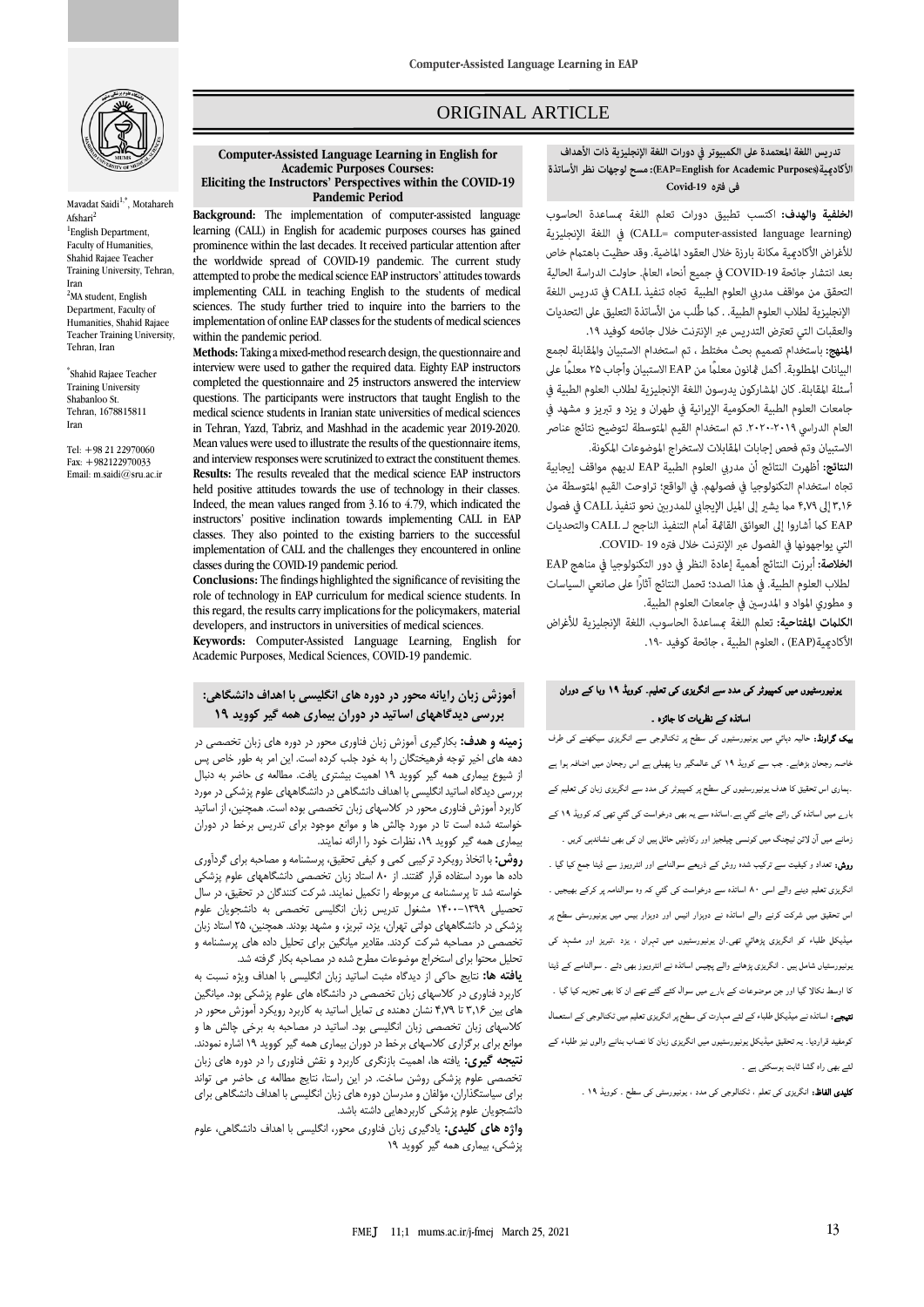#### **INTRODUCTION**

Teachers' attitudes towards computer-assisted language learning (CALL henceforth) directly influence its implementation in the educational settings (1). The practitioners' attention has been drawn to the importance of CALL in education within the last decades particularly recently after the worldwide spread of COVID-19 pandemic (2) since they are in urgent need of using technological tools in order to fulfill their educational duties.

Teachers are nowadays expected to make informed decisions on the available platforms, technological devices, and various types of software and application. To this end, they need to broaden the depth and breadth of their knowledge and improve their skills to conduct online teaching (2). Previous studies have revealed the English language instructors' positive attitudes towards the use of CALL in their classes (3,4), as they approved the crucial role of technological tools in enhancing the quality of instruction.

Using technology has contributed to the efficiency of English for general purposes classes. Likewise, it has been proven to be valuable in promoting the students' learning outcomes in English for academic purposes (EAP) courses (5,6). Prior studies have demonstrated the EAP instructors' positive attitudes towards implementing CALL in EAP courses (1,7). These positive dispositions seem to be a prerequisite for holding online courses and gearing EAP courses to the technological demands of the current critical condition of COVID-19 pandemic (8).

The instructors' role in providing high-quality online education seems to be pivotal, and thereby, employing technology-based instructional approaches is currently inevitable (7). Integrating the emerging CALL tools would have a tremendous impact on EAP courses. This is even more delicate in EAP contexts as the CALL-based instruction should be tailored to the needs of the intended group of audience (5). Hence, probing the EAP instructors' attitudes towards CALL seems to cast further light on the way educational technological tools are perceived by the instructors (9) since little attention has been allocated to this issue in EAP courses. EAP courses are offered either by the content specialist instructors or by language instructors. In this regard, the students of medical sciences are not exception. Although there have been a few studies eliciting the EAP instructors' attitudes towards CALL (1,7), to the researchers' knowledge, no study has yet addressed the EAP instructors' views on the application of CALL-based instruction in universities of medical sciences despite the fact that the medical science instructors' use of technology was demonstrated to be a challenge (10). Trying to enrich the existing literature and bearing this gap in mind, the current study attempted to probe the medical science EAP instructors' attitudes towards implementing CALL in their EAP courses. Moreover, the study inquired into the barriers to the successful implementation of online EAP classes within the COVIDpandemic period. Hence, the following research questions were addressed in the current study:

1) What are Iranian medical science EAP instructors' attitudes towards CALL?

2) What are the challenges with which the Iranian medical science EAP instructors encounter in holding online classes and adopting CALL-based instruction within the pandemic period?

The study aimed to explore the Iranian medical science EAP instructors' attitudes towards CALL. Moreover, it strived to investigate the challenges of holding online classes and adopting CALL-based instruction within the pandemic period from the Iranian medical science EAP instructors' viewpoints.

#### **METHODS**

A mixed-method design was used through employing both quantitative and qualitative methods to augment the validity and reliability of the findings and enrich our understanding of the EAP instructors' attitudes towards CALL in EAP courses for medical science students and the barriers to its implementation within the COVID-19 pandemic period. A convenient sample of 80 EAP instructors (36 language and 44 content instructors) from Iranian state universities of medical sciences in Tehran, Yazd, Tabriz, and Mashhad participated in the study in the academic year 2019-2020. Their age ranged from 32 to 55 and they had between 2-15 years of experience in teaching EAP course. Considering the interview phase of the study, 25 EAP instructors (18 language and 17 content instructors) agreed to be interviewed.

In order to elicit the medical science EAP instructors' attitudes towards CALL, a 20-item questionnaire was used in which the responses ranged in a 5-Likert-scale from *strongly disagree* (1) to *strong agree* (5). The questionnaire was devised and used by Dashtestani (7) aiming to obtain EAP instructors' attitudes towards the use of CALL. It was modified by panel members consisting of two university instructors from the English language department and two physicians to be geared to the purpose of the current study. The slight modifications were made considering the terms used for the course such as English for medical science students, medical sources, etc. In this way, the validity of the instrument was ascertained. Furthermore, the Cronbach's Alpha coefficient was calculated  $(=0.87)$  in order to check the reliability of the instrument.

In line with the quantitative instrument, the interview questions were formulated. The EAP instructors were requested to elaborate on their attitudes towards the implementation of CALL in EAP courses for medical students, the challenges and barriers to hold CALL-based online classes within the Coronavirus pandemic period. The interview questions were checked by the same panel of experts. The participants filled out the questionnaires. Following that, the interview questions were emailed to the volunteer participants and they were asked to send their responses in the written form to the researchers' email address or as an audio-file to the researchers' WhatsApp account. In this way, the researchers took heed of the pandemic condition through avoiding face-to-face interview sessions.

The questionnaires were sent to the medical science EAP instructors through email. They were asked to complete them at their convenient time. Besides, 25 EAP instructors granted their consensus to answer the interview questions.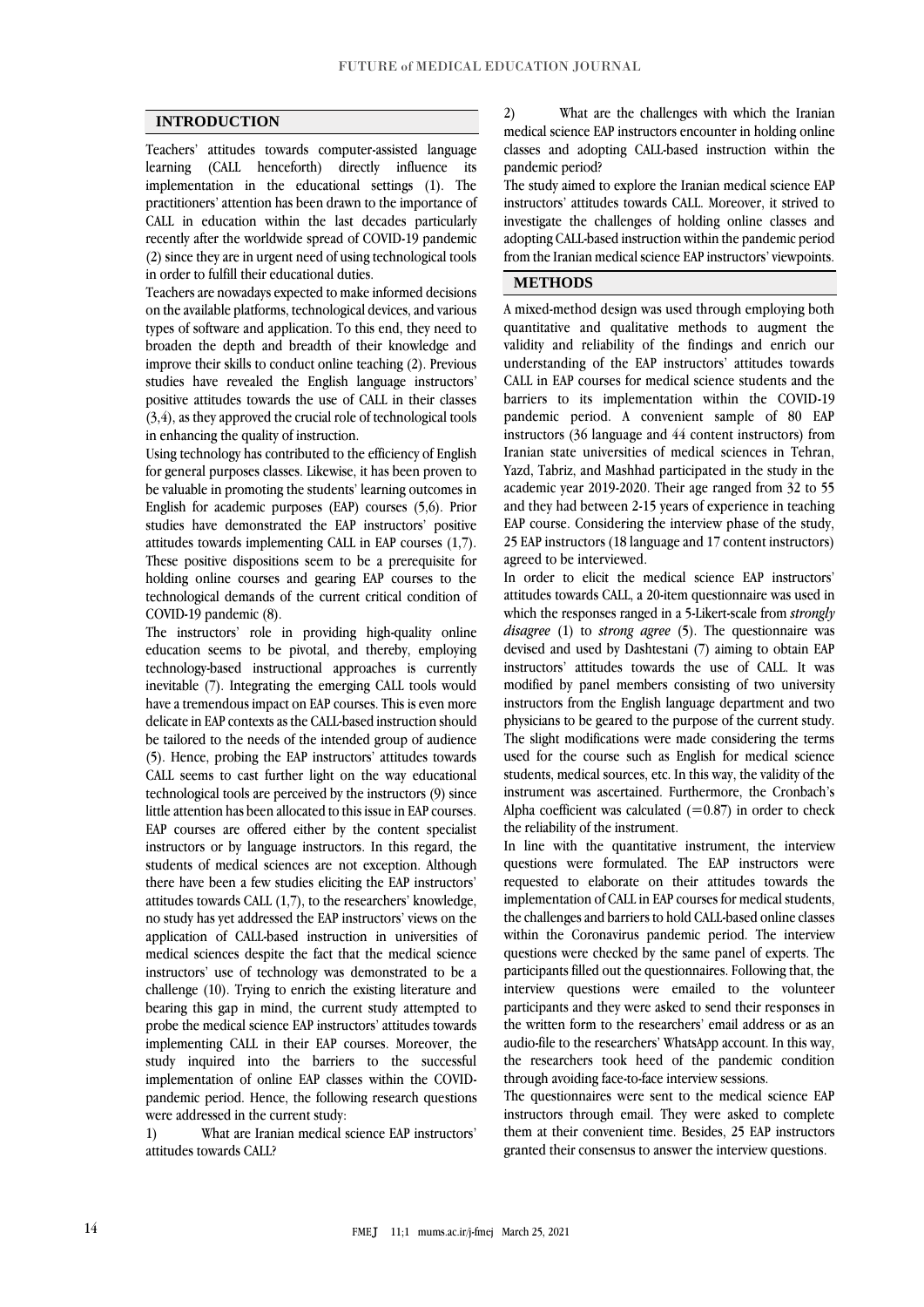The quantitative analysis of the data was run through SPSS. The mean values were used to lay out the results of the questionnaire. The higher the mean values were obtained, the more positive the instructors' attitudes were. Moreover, a content analysis of the answers to the interview questions was carried out and the themes were extracted. The responses to the interview questions were scrutinized in order to decipher the major themes by two researchers and the inter-coder reliability coefficient of 0.98 was obtained.

### **RESULTS**

The present study aimed to explore the medical science EAP instructors' attitudes towards the use of CALL in their classes. The instructors' age ranged from 32 to 55 and they had between 2-15 years of teaching EAP course experience. Considering the interview phase of the study, 25 EAP instructors (18 language and 17 content instructors) agreed to be interviewed.

Table 1 displays the mean values for the participants' responses to the questionnaire items. The results demonstrated the medical science EAP instructors' positive dispositions towards the use of CALL in the EAP course (Table 1)

The EAP instructors believed that using technology smoothens the process of EAP teaching to medical science students increases their motivation, provide the instructors with ample opportunities to teach a variety of skills, enhances the medical science students' intercultural understanding and learning autonomy, fosters the instructors' professional identity, facilitates having access to updated medical

resources and authentic materials, and enables them to utilize various assessment techniques.

They also insisted on the importance of providing the required facilities and equipment to enable the instructors to employ them for educational purposes in EAP courses. They expressed their willingness to learn how to take advantage of a wide range of CALL-based tools and approaches in their classes. The medical science EAP instructors also pointed to the importance of acquiring an adequate bulk of knowledge about technology-based, needoriented, pedagogical and medical applications and tools. All in all, the medical science EAP instructors consented that integrating technology in EAP courses is inevitable and should be considered as a priority.

The analysis of the answers to the interview questions confirmed the findings of the quantitative phase of the study. The participants expressed their positive attitudes towards the use of technology in teaching English to the students of medical sciences. Considering the benefits of using technology in medical science EAP courses, the instructors pointed to several merits including facilitating access to authentic medical sources, opportunities for establishing communication with medical scientists and the larger medical academic communities, increasing the students' motivation and adding variety to the class activities, opportunities for providing learner-centered and need-based instruction in EAP courses, promoting instructors' technological literacy, and finding opportunities to provide different types of feedback on the students' learning outcomes.

| Table 1. EAP instructors' attitudes towards CALL in medical science EAP courses                    |      |           |
|----------------------------------------------------------------------------------------------------|------|-----------|
| <b>Items</b>                                                                                       | Mean | <b>SD</b> |
| Technology facilitates the process of EAP teaching to medical science students.                    | 4.15 | 0.65      |
| CALL in medical science EAP instruction enhances students' motivation.                             | 4.00 | 0.76      |
| I am willing to learn how to use computers in medical science EAP instruction.                     | 3.56 | 1.09      |
| Medical science EAP courses should be equipped with computers.                                     | 4.12 | 0.75      |
| Call can be used to teach different language skills and activities of medical science EAP.         | 4.45 | 0.73      |
| Technology brings variety to medical science EAP courses.                                          | 4.67 | 0.90      |
| Technology gives medical science EAP teachers different pedagogical options in their teaching.     | 4.24 | 0.79      |
| Having technological knowledge is very important for medical science EAP instructors.              | 4.05 | 0.97      |
| It is easy to learn how to work with online medical sources for medical science EAP instructors.   | 4.59 | 0.56      |
| Medical science EAP instructors should be encouraged to use technology in their classes.           | 4.18 | 0.95      |
| Using computers in medical science EAP courses enhances students' autonomy.                        | 3.76 | 0.68      |
| Computers are very effective to improve medical science EAP students' intercultural competence.    | 4.15 | 0.81      |
| Computers help medical science EAP instructors to assess students effectively.                     | 3.67 | 1.10      |
| Computers help medical science EAP instructors provide students with appropriate feedback form.    | 3.16 | 1.23      |
| Using computers in medical science EAP classes facilitates access to medical academic information. | 4.79 | 0.56      |
| CALL programs improve interactivity in medical science EAP courses.                                | 4.05 | 1.03      |
| Implementing CALL promotes medical science EAP teachers' professional development.                 | 4.46 | 0.79      |
| Computers define new roles for EAP teachers.                                                       | 3.86 | 0.89      |
| Technology can be easily combined with medical science EAP teaching.                               | 4.35 | 0.85      |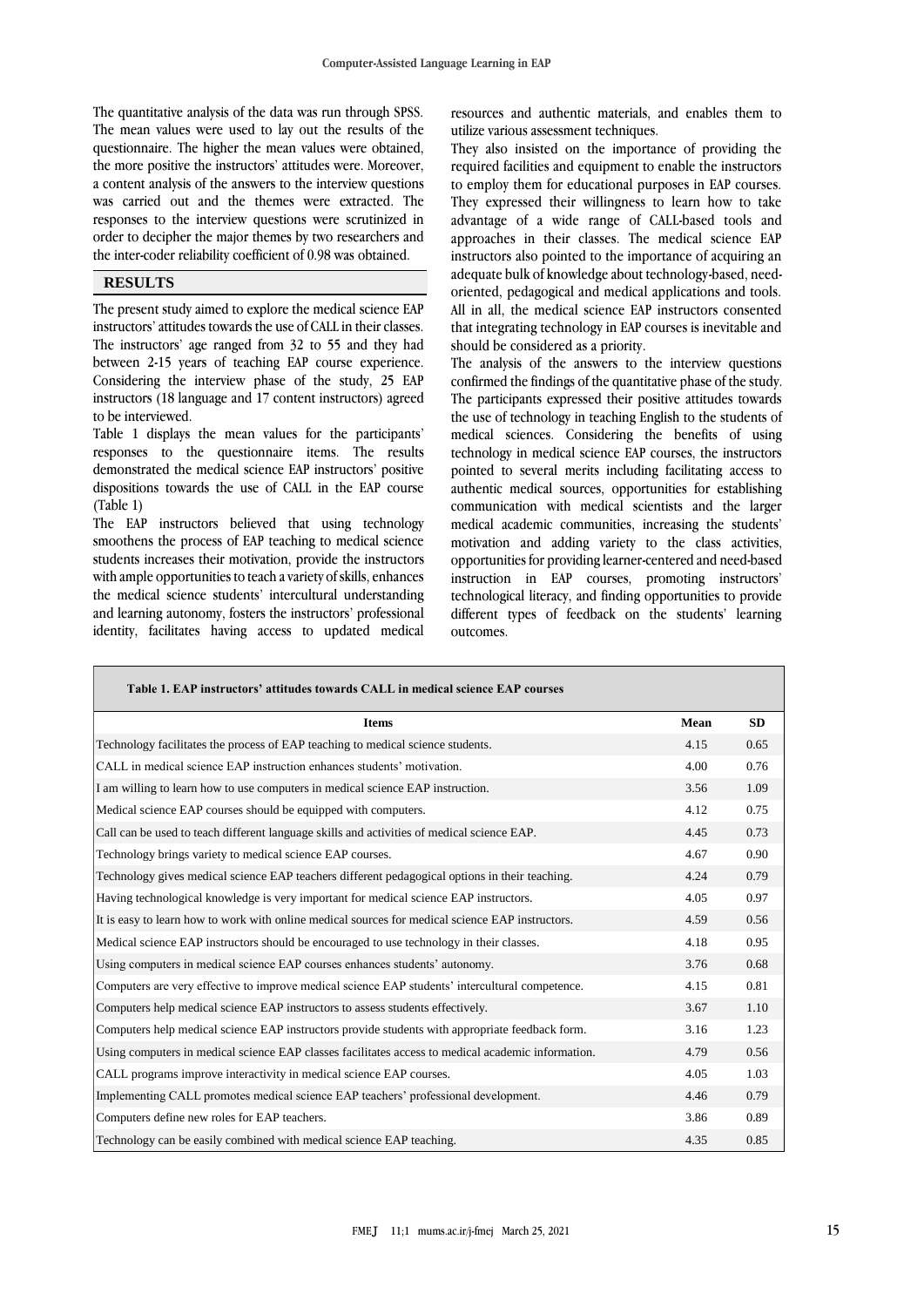However, the instructors referred to the challenges they encounter in holding online classes and adopting CALLbased instruction in EAP classes within the pandemic period. These barriers to the implementation of CALL in EAP classes included some students' lack of access to technological devices particularly in remote areas, dominance of traditional approaches in pre-pandemic period and teachers' lack of knowledge about the CALL approaches and available platforms for holding online EAP classes, students' financial problems in affording the Internet expenses, poor and deficient Internet connection. The EAP instructors believed that overcoming these challenges require providing the instructors and students with the required facilities, applications and software tools, and training them to feel at ease working with the technological tools.

#### **DISCUSSION**

The results of the study revealed the medical science EAP instructors' positive attitudes towards integrating technology and implementing CALL in EAP courses. The results were commensurate with previously conducted studies which have proven the beneficial contribution of CALL in educational contexts from the teachers' perspectives (3,7). The positive attitudes of the EAP instructors in the current study corroborated the findings in the available literature (9). There is no doubt that getting the medical students involved in various major-specific activities which gear to their needs in the EAP courses would lead to heightened levels of motivation (11-14). In this regard, in line with the existing literature, EAP instructors in universities of medical sciences highlighted the pivotal role of the implementation of CALL in promoting their students' motivation through improving the quality of teaching materials and approaches (7, 10).

However, the instructors' positive attitudes do not, by themselves, suffice to guarantee the high-quality EAP instruction. The required facilities should be provided (7) and the prerequisite skills should be developed. Indeed, both the instructors and the students should be familiarized with a wide range of medical mobile apps and relevant online resources, such as Access Medicine, DynaMed, John Hopkins POC-IT Guides ABX, VisualDX, etc. This would hopefully remove one of the major challenges in medical science universities, i.e., EAP instructors' and students' low status of motivation (10).

The findings of the study revealed that from the EAP instructors' viewpoints, applying a CALL-based approach to teach English to medical science students would allow for including various activities and teaching numerous skills. In this regard, the results of the current study confirmed those of previous ones which have demonstrated the role of using technology in designing and offering various need-based activities for presenting, practicing, and evaluating the related lessons (15).

Further, the findings highlighted the EAP instructors' awareness of the use of technology in empowering them to affiliate themselves with the larger academic discourse community of medical scientists. On the other hand, the implementation of CALL would enhance the students' interactional competency and confidence in establishing successful communication with their peers as well as established members of their discourse community at higher levels (7). The findings also seemed to present a solution for solving the instructors' problems with assessment practices in EAP courses for the students of medical sciences, as using technological tools would allow them to assign a multitude of online tasks and tests as well as to provide the students with online and offline feedback in order to ameliorate the existing flaws.

The findings of the current mixed-method study enrich the existing literature on the use of CALL in EAP contexts and carry pedagogical implications for the EAP curriculum in universities of medical sciences. The findings demonstrated the necessity of providing hardware and software facilities for medical science EAP courses, familiarizing the instructors and students with the latest technological devices and applications, and providing technical support in order to facilitate the implementation of CALL in medical science EAP courses in order to enhance the efficiency and quality of EAP instruction. The results also raised the policymakers' consciousness about the status of technology in EAP curriculum. The recent pandemic crisis calls for revisiting the role of technology in EAP courses (8) and seeking the help of a panel of EAP material developers, information technology experts, and instructors to design the need-based technology-oriented syllabus and develop engaging, skillbased, and relevant resources for medical science students. The findings accentuated the important role of technology in developing EAP courses for medical science students. In this regard, the policymakers are recommended to consider technological advances and their facilitative role in setting the academic objectives and establishing the prospects for EAP courses in medical universities. Furthermore, the material developers are advised to include a variety of technology-based activities and tasks in EAP textbooks. The EAP instructors are also urged to take advantage of the recent technological instructional approaches (flipped classroom, mobile-assisted language learning, virtual reality, etc.) in their classes to teach English to the students of medical sciences.

The study had some limitations. The sample size was small; hence, generalizations must have been made cautiously. Accordingly, future studies can be conducted including a larger number of participants in order to see if the same mindset is revealed among the EAP instructors in various academic settings. The study sought to explore only the medical science EAP instructors' attitudes towards the use of technology; further studies can be carried out to elicit the medial science EAP students' perspectives. Besides, the questionnaire and interview were used as the instruments of the current study. Further studies may apply the observation checklists to inquire into the correspondence between the CALL-oriented perceptions and practices among the EAP instructors in general and medical science EAP instructors in particular. Furthermore, analyzing the technological needs of medical science students would enrich the available literature. Indeed, the current critical pandemic condition might be the right time to identify and exploit the full potential of CALL in EAP courses for the